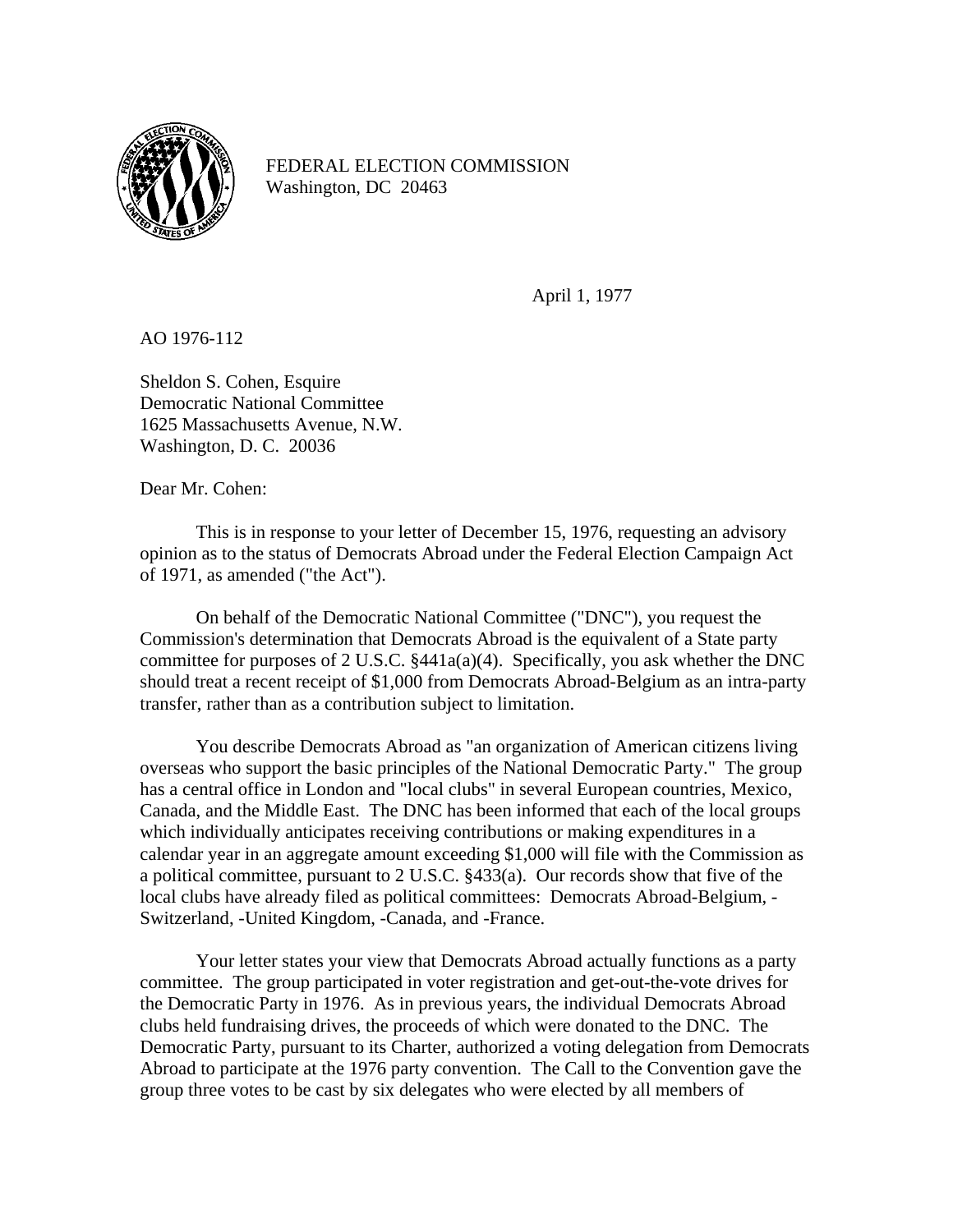AO 1976-112 Page 2

Democrats Abroad in accordance with the rules of the Compliance Review Commission of the party. (This was the same representation given to Guam, the Virgin Islands, and the Canal Zone.) In addition, Democrats Abroad was allowed representation on the Standing Committee of the Democratic Party.

In view of these facts, the Commission agrees that Democrats Abroad is a party committee within the meaning of the intra-party transfer provision. Section  $441a(a)(4)$ provides that the limitations on contributions to political committees "do not apply to transfers between and among political committees which are national, State, district or local committees (including any subordinate committee thereof) of the same political party." Correspondingly, the Commission's proposed regulations define a "party committee" as one "which represents a political party and is part of the official party structure at the national, State, or local level." §100.14(a)(4). Democrats Abroad clearly represents the Democratic Party to Americans living in foreign countries, and on the basis of the facts set out above, the group obviously functions as part of the official structure of the Democratic Party. Therefore, transfers between Democrats Abroad and other Democratic party committees are not subject to the contribution limitations of 2 U.S.C. §441a(a)(1) and (2). The \$1,000 from Democrats Abroad-Belgium should thus be reported by the DNC as an intra-party transfer.

However, the Commission does not view Democrats Abroad as equivalent to a State party committee, as you suggest. The Act gives the "State committee" of a political party separate status from the national committee of the same party with the result that the national and State committee may each contribute up to the §441a(a) limits to the same candidate and may each make general election expenditures under §441a(d) on behalf of the same Senate or House candidate. See 2 U.S.C. §441a(a)(5)(B) and  $§441a(d)(3)$ . The Act includes precise definitions which prescribe the scope of the cited provisions:

> 'State committee' means the organization which, by virtue of the bylaws of a political party, is responsible for the day-to-day operation of such political party at the State level, as determined by the Commission; 2 U.S.C. §431(l)

'State' means each State of the United States, the District of Columbia, the Commonwealth of Puerto Rico, and any territory or possession of the United States; 2 U.S.C. §431(i)

In view of these unambiguous statutory definitions, Democrats Abroad cannot be granted the status of a State party committee. Rather, for the reasons expressed above, Democrats Abroad will be deemed a subordinate of the national party committee, for purposes of 2 U.S.C.  $§441a(a)(4)$ .